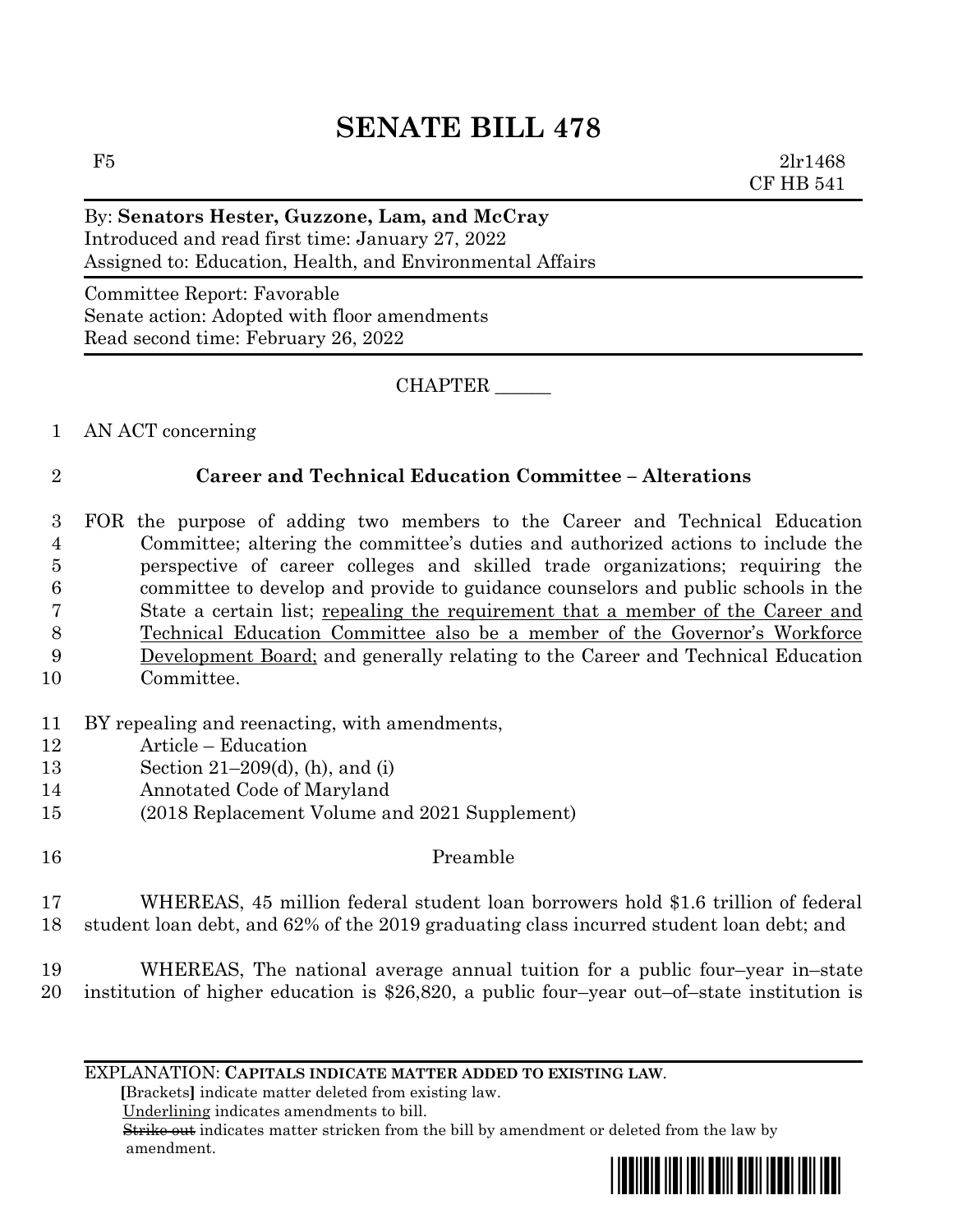### **SENATE BILL 478**

 \$43,280, and a four–year private institution is \$54,880, and the cost of higher education in the United States continues to outpace the annual rate of inflation; and

 WHEREAS, The average bachelor's degree graduate incurs \$28,950 of debt during the course of completing their degree, and Maryland graduates carry an average debt of \$42,700, the second highest average student loan burden behind only the District of Columbia; and

 WHEREAS, Student loan debt disproportionately impacts African American borrowers, with an average debt of \$32,047, compared to White borrowers' average debt of \$18,685; and

 WHEREAS, The National Association of Colleges and Employers reported in its 2021 Winter Salary Survey that the projected starting salary for a business major graduate is \$58,869 and a communications major graduate is \$58,174; and

 WHEREAS, Student loan debt has a direct impact on marriage rates, home ownership rates, parenthood, retirement savings, and the pursuit of further education; and

 WHEREAS, There is a skilled labor shortage in the United States and high demand for workers in these industries; and

 WHEREAS, The average total cost for a vocational or trade school program is \$33,000 and typically can be completed in 3 to 18 months; and

 WHEREAS, The average starting salary for a trade school graduate is \$42,000; now, therefore,

 SECTION 1. BE IT ENACTED BY THE GENERAL ASSEMBLY OF MARYLAND, That the Laws of Maryland read as follows:

## **Article – Education**

21–209.

25 (d) The CTE Committee is composed of the following members of the Governor's Workforce Development Board:

- (1) The State Superintendent;
- (2) The Secretary of Higher Education;
- (3) The Secretary of Labor;
- (4) The Secretary of Commerce;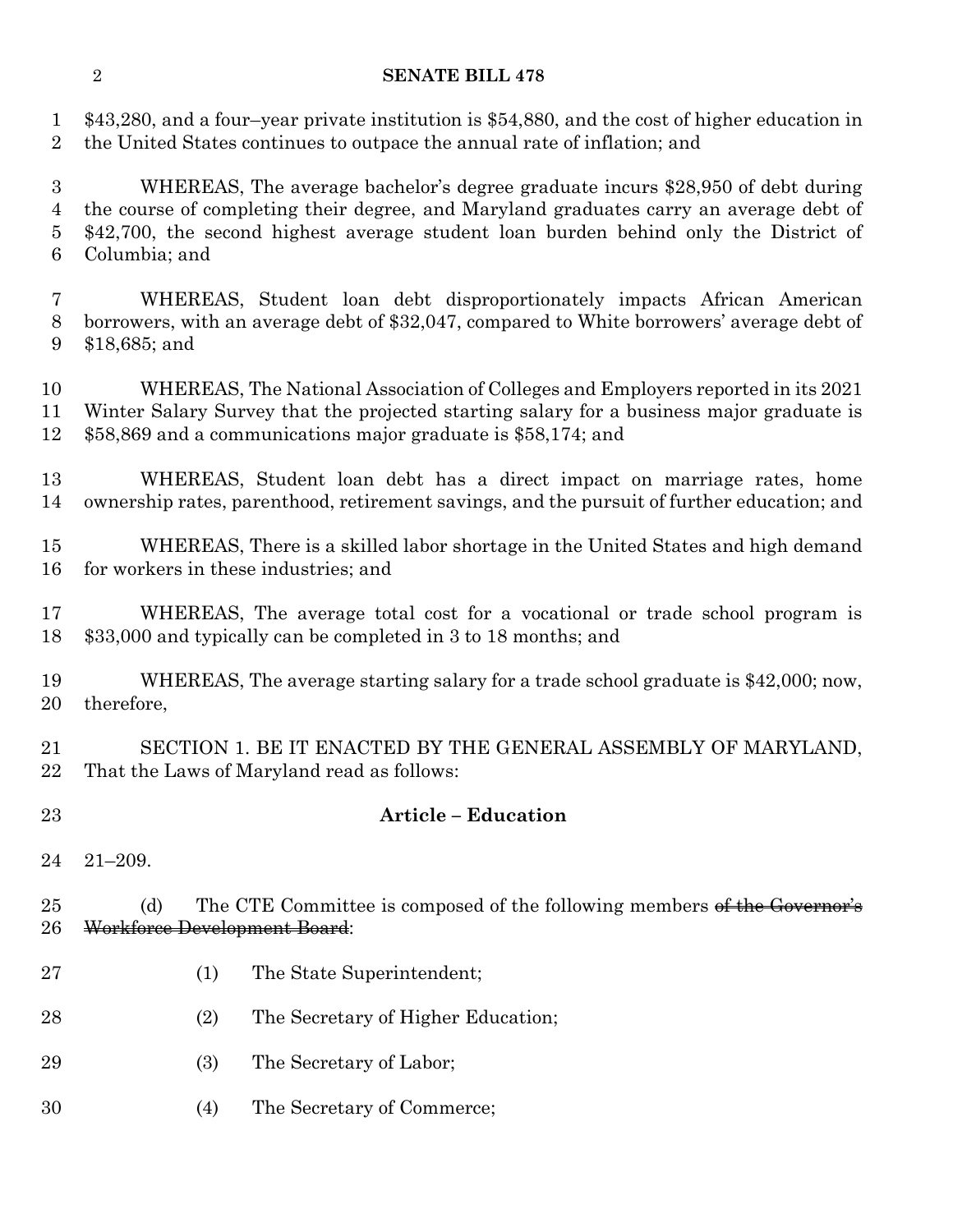**SENATE BILL 478** 3

 (5) The chair of the Skills Standards Advisory Committee, established under § 21–208 of this subtitle; and

 (6) The following **[**six**]** members, jointly selected by the Governor, the President of the Senate, and the Speaker of the House of Delegates, who collectively represent:

- (i) Employers; (ii) Industry or trade associations; (iii) Labor organizations; (iv) Community colleges; (v) The agricultural community; **[**and**]** (vi) Experts in CTE programming**;**
- **(VII) SKILLED TRADE ORGANIZATIONS; AND**
- **(VIII) CAREER COLLEGES**.
- (h) The CTE Committee shall perform the following duties:

 (1) Develop a statewide framework for CTE that prepares students for employment in a diverse, modern economy;

 (2) Allocate roles and responsibilities to State agencies for the credentialing of students engaged in CTE programs;

 (3) Adopt and, where appropriate, develop and regularly update a comprehensive and cohesive system of occupational skills standards to drive the State's CTE system;

 (4) Work with the business community, including nonprofit entities and apprenticeship sponsors, to develop CTE learning opportunities;

 (5) Bring together representatives from public schools, institutions of postsecondary education, **CAREER COLLEGES, SKILLED TRADE ORGANIZATIONS,** and the business community, including nonprofit entities and apprenticeship sponsors, to ensure that CTE programs are aligned with the State's economic development and workforce goals and operate with best global practices;

 (6) Set content qualification and recruitment standards for CTE instructors;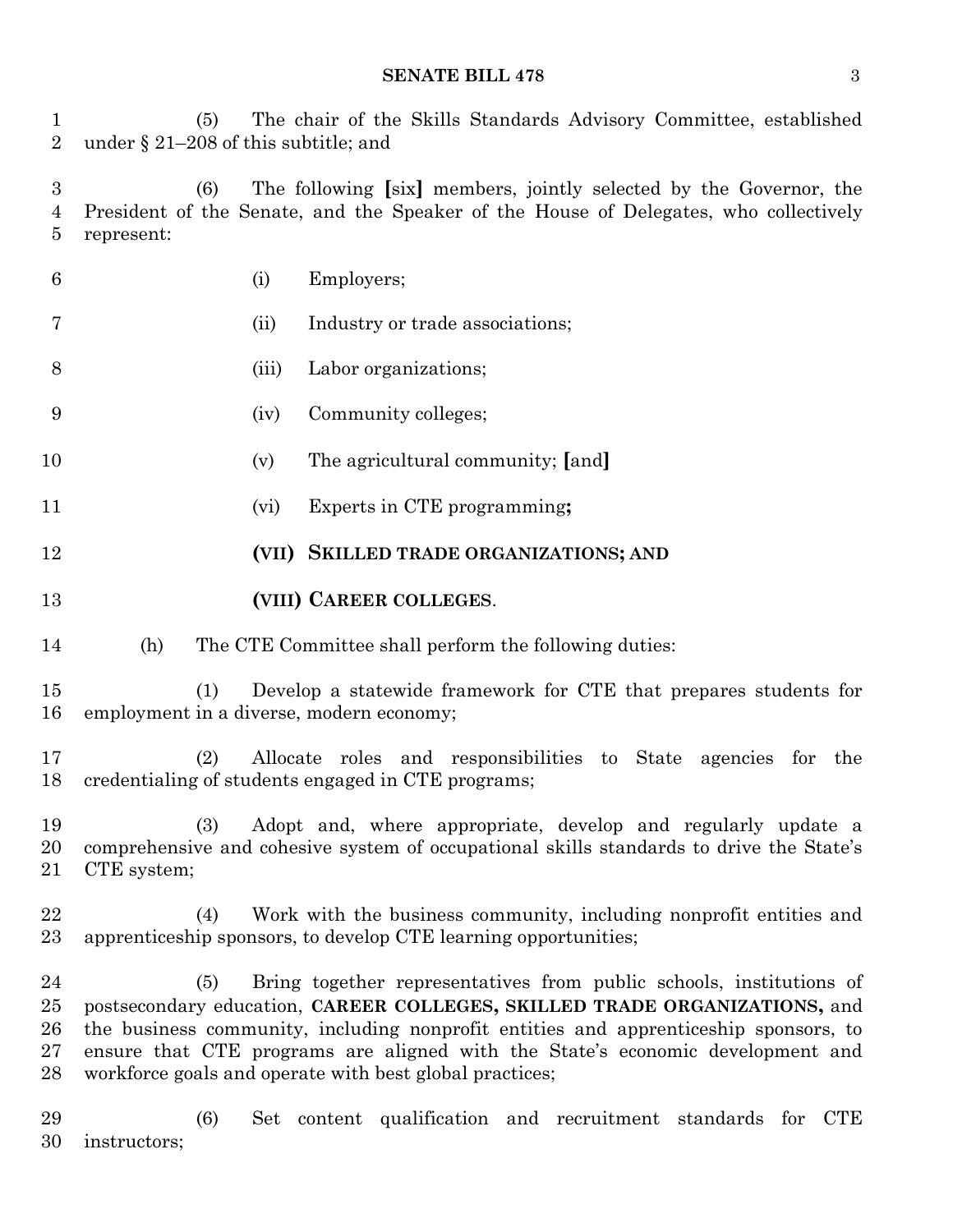### **SENATE BILL 478**

 (7) Determine which programs should be approved for credit towards high school graduation requirements;

 (8) Approve, reject, or modify the proposals made by the CTE Skills Standards Advisory Committee established under § 21–208 of this subtitle to establish CTE programs for public school students;

 (9) Address operational issues associated with delivering CTE programs to students, including transportation to and from job sites;

 (10) Review agency budget proposals involving CTE and make recommendations to the Governor and, in accordance with § 2–1257 of the State Government Article, the General Assembly on or before December 15 each year;

 (11) Monitor the progress of CTE in the State, including progress on implementing the CTE goals in the Blueprint for Maryland's Future;

 (12) Develop yearly goals for each county board to reach the statewide goal under § 21–204 of this subtitle that 45% of public school students achieve an industry–recognized occupational credential before they graduate;

 (13) Track progress toward and perform any tasks necessary to achieve the statewide goal under § 21–204 of this subtitle that 45% of public high school students achieve a youth apprenticeship or any other industry–recognized occupational credential before they graduate;

 (14) Establish, administer, and supervise the CTE Expert Review Teams established under § 5–412 of this article;

 (15) Using State accountability data, identify schools to be investigated by CTE Expert Review Teams in which sufficient numbers of students or groups of demographically distinct students are not making adequate progress towards the completion of the CTE pathway;

 (16) Submit to the Accountability and Implementation Board plans for deploying CTE Expert Review Teams, and deploy the teams in accordance with approved plans;

 **(17) DEVELOP A LIST OF ALL SKILLED TRADE ORGANIZATION PROGRAMS AND CAREER SCHOOL PROGRAMS IN THE STATE AND PROVIDE THE LIST TO GUIDANCE COUNSELORS AND PUBLIC SCHOOLS IN THE STATE FOR DISTRIBUTION TO STUDENTS;**

 **[**(17)**] (18)** Share information on CTE education with the Accountability and Implementation Board; and